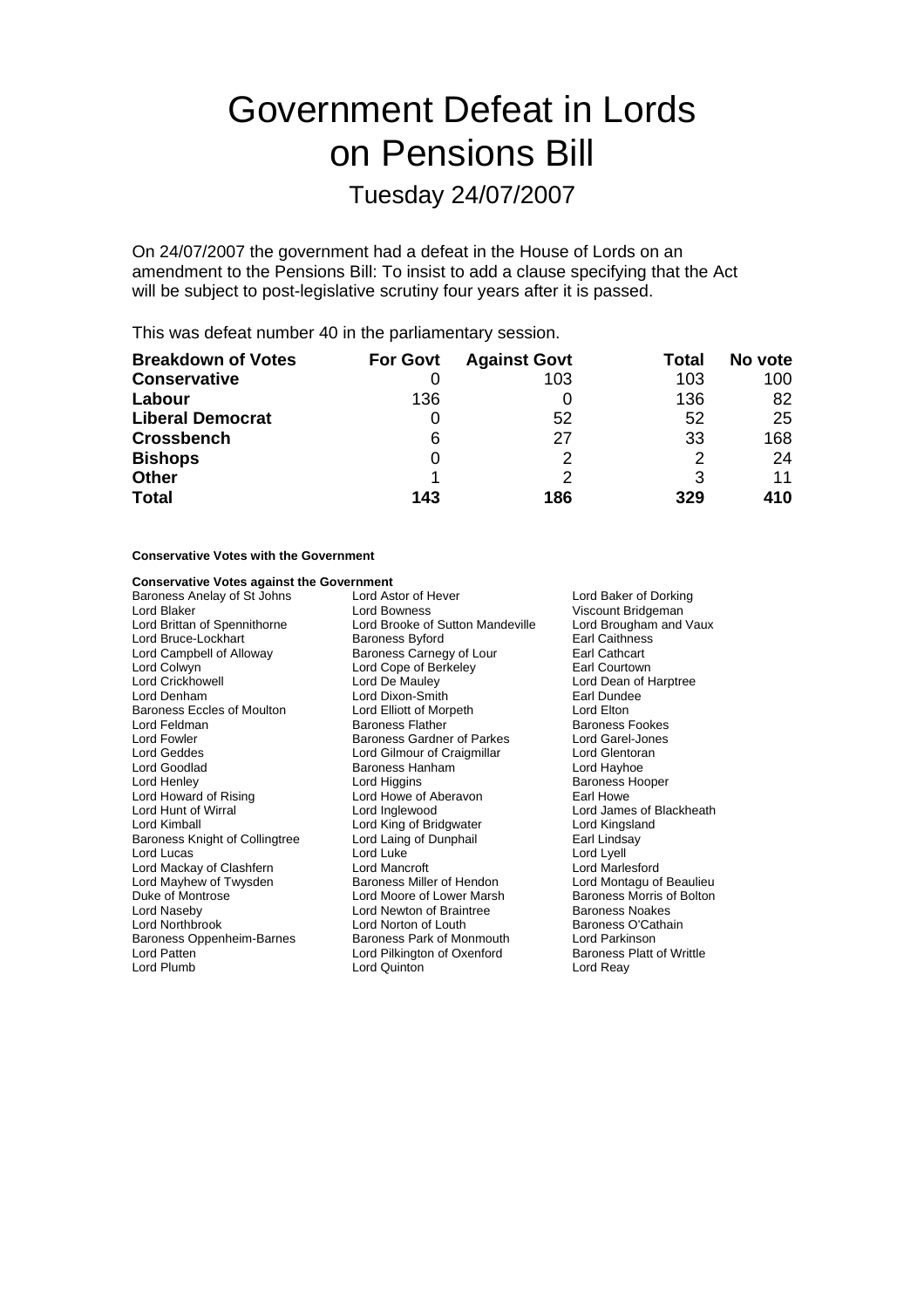Lord Rees Lord Roberts of Conwy Baroness Seccombe Lord Shaw of Northstead Lord Sheikh Lord Skelmer<br>
Lord Soulsby of Swaffham Prior Lord Stewartby Lord Stell Lord Swinfen Lord Soulsby of Swaffham Prior Lord Stewartby Lord Swinfend Cord Swinfeld Cord Taylor of Warwick Lord Tebbit Lord Taylor of Holbeach Lord Taylor of Warwick Lord Tebbit Baroness Trumpington **Martia Chemical Viscount Ullswater Chemical Chemical Chemical Chemical Chemical Chemical**<br>Baroness Wilcox Lord Walker of Worcester **Baroness Wilcox** Lord Wolfson

**Labour Votes with the Government**

Lord Selkirk of Douglas Baroness Sharples<br>
Lord Sheikh Baroness Analysis Lord Walker of Worcester

Lord Berkeley **Baroness Billingham**<br>Baroness Blood **Billingham** Lord Borrie Lord Fyfe of Fairfield **Baroness Gale**<br>
Baroness Golding **Baroness Colding**<br>
Lord Gordon of Strathblane Lord Mason of Barnsley Baroness Morris of Yardley Baroness Scotland of Asthal Lord Sewel<br>
Lord Smith of Finsbury Lord Snape Lord Triesman Lord Truscott Lord Wedderburn of Charlton Lord West of Spithead Baroness Wilkins Lord Woolmer of Leeds

Baroness Adams of Craigielea Lord Adonis Lord Anderson of Swansea Lord Bach **Lord Barnett** Lord Barnett Lord Bassam of Brighton<br>
Lord Berkeley **Contains Barnett** Baroness Billingham **Contains Lord Bilston** Baroness Blood **Example 2** Lord Borrie **Lord Borrie Contract Contract Lord Boyd of Duncansby<br>
Lord Brett Lord Borrie Lord Borrie Lord Brooke of Alverthorr** Lord Bradley Lord Brett Lord Brooke of Alverthorpe Lord Brooks of Tremorfa<br>
Lord Carter of Coles
Lord Christopher Lord Campbell-Savours Lord Carter of Coles Lord Christopher Lord Clarke of Hampstead Lord Clinton-Davis<br>Baroness Corston Baroness Crawley Lord Corbett of Castle Vale **Baroness Corston**<br>
Lord Corbett of Castle Vale **Baroness Corston**<br>
Lord Cunningham of Felling Lord Davidson of Glen Clova Lord Davies of Oldham Lord Cunningham of Felling Lord Davidson of Glen Clova Lord Davies<br>Lord Davies of Coity **Constant Cloudy Baroness Dean of Thornton-le-Fylde** Lord Dixon Baroness Dean of Thornton-le-Fylde Lord Dixon<br>Lord Dubs Lord Flder Lord Drayson **Lord Dubs** Lord Dubs **Lord Elder**<br>
Lord Evans of Parkside **Lord Baroness Farrington of Ribbleton** Lord Faulkner of Worcester Lord Evans of Parkside **Baroness Farrington of Ribbleton** Lord Faulkner of Worcester Corporation Corporation Corporation Baroness Farrington of Ribbleton Lord Foulkes of Cumnock Lord Foster of Bishop Auckland Lord Foulkes<br>Baroness Gale Lord Giddens Lord Graham of Edmonton Lord Grantchester Lord Griffiths of Burry Port Lord Harris of Haringey<br>
Lord Haskel<br>
Lord Haworth Lord Hart of Chilton **Lord Haskel** Lord Haskel **Lord Haworth**<br>
Baroness Henig **Baroness** Hilton of Eggardon Baroness Howells of St Davids Baroness Hilton of Eggardon Lord Howie of Troon Lord Hoyle Lord House Lord Hunt of Kings Heath<br>
Baroness Jay of Paddington Lord Jones of Birmingham Lord Jones Baroness Jay of Paddington Lord Jones of Birmingham Lord Jones<br>
Lord Judd Lord Layard Lord King of West Bromwich Lord Layard Lord King of West Bromwich Lord Lea of Crondall **Lord Leange Conduct Cord Lord Lord Lord** Lord Lipsey<br>
Lord Lord Lord Lord Lord Lofthouse of Pontefract Lord MacKenzie of Culkein Lord Lofthouse of Pontefract Lord MacKenzie of Culter<br>Baroness Mallalieu<br>Lord Malloch-Brown Lord Mackenzie of Framwellgate Baroness Mallalieu Lord Malloch-Brown Baroness McIntosh of Hudnall Lord McIntosh of Haringey Lord McKenzie of Luton<br>Lord Morgan Lord Morris of Aberavon Baroness Morgan of Drefelin Lord Morris of Aberavon<br>Lord Morris of Manchester Lord Morris of Handsworth Lord O'Neill of Clackmannan Lord Parekh Lord Patel of Blackburn Baroness Pitkeathley **Baroness Pitkeathley** Lord Ponsonby of Shulbrede<br>
Lord Puttnam<br>
Baroness Quin Lord Prys-Davies **Lord Puttnam Community Community**<br>
Lord Radice **Community Communisy Communisy Communisy Communisy Communisy Communisy Communisy Communisy Communis**<br>
Lord Radice **Communisy Communisy Communisy Communisy Co** Baroness Ramsay of Cartvale Lord Rea Baroness Rendell of Babergh Lord Rooker<br>
Lord Rowlands Communication Baroness Royall of Blaisdon Lord Sawyer **Baroness Royall of Blaisdon Lord Sawyer<br>Lord Sewel Lord Sawyer Lord Sawyer** Lord Smith of Finsbury Lord Snape Cord Snape Lord Stone of Blackheath<br>Lord Strabolgi Cord Strabolgi Baroness Symons of Vernham Dean Lord Taylor of Blackburn Exaroness Symons of Vernham Dean Lord Taylor of B<br>Lord Temple-Morris Lord Tomlinson Baroness Taylor of Bolton Lord Temple-Morris Lord Tomlinson Baroness Turner of Camden Baroness Vadera Lord Warner Lord Warner<br>Lord Wedderburn of Charlton Lord West of Spithead Baroness Whitaker

Baroness Ashton of Upholland Baroness Gould of Potternewton Lord Williams of Elvel